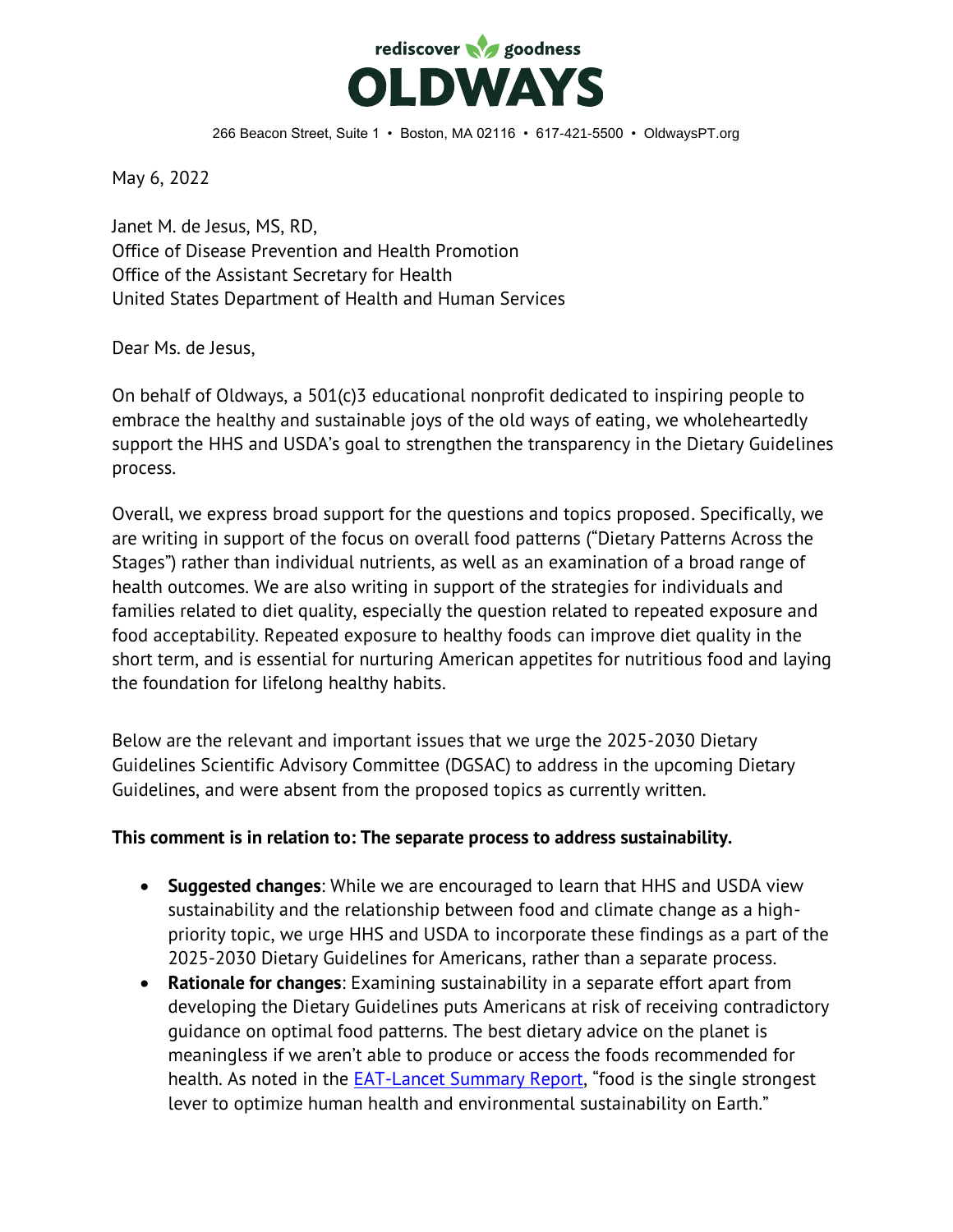

**This comment is in relation to: "What is the relationship between consumption of dietary patterns with varying amounts of ultra-processed foods and growth, size, body composition, risk of overweight and obesity, and weight loss and maintenance?"**

- **Suggested changes**: We encourage the DGSAC to consider not just the amount of ultra-processed foods, but the type of ultra-processed foods and their key ingredients, as well as their relationship with diet quality.
- **Rationale for changes**: Emerging research indicates that diets centered around ultra-processed foods (particularly those high in sugar, salt, and fat) may be linked with increased risk of [weight gain](https://www.sciencedirect.com/science/article/pii/S1550413119302487?via%3Dihub) and [diet-related diseases.](https://pubmed.ncbi.nlm.nih.gov/31841598/) However, not all ultra-processed foods are created equal. Under the popular [NOVA](https://www.fao.org/3/ca5644en/ca5644en.pdf) classification of food processing, staple health foods like mass market 100% whole grain bread would be considered "ultra-processed," alongside foods of far inferior nutritional quality, such as soft drinks. Likewise, the NOVA classification draws no distinction between whole grains or refined grains, as whole wheat flour, brown rice, and quinoa would be in the same category as refined flour and white rice, despite the refining process removing the healthful bran and germ of the grain. Thus, we urge the committee to take a nuanced approach and focus on diet quality and the impact of different processing methods rather than viewing all ultra-processed foods as interchangeable.

## **This comment is in relation to: "What is the relationship between food sources of saturated fat consumed and risk of cardiovascular disease?"**

- **Suggested changes**: We propose expanding the question to include dairy fat at differing fat levels (full fat dairy vs low fat or fat-free dairy). We also propose including animal (e.g., butter, lard, meat) and plant (e.g., palm oil, coconut oil) sources, different food matrices that encompass saturated fats (e.g., saturated fats in cheese vs yogurt), and different production techniques (e.g., refined deodorized bleached vs virgin coconut oil vs fermented cheeses and yogurts) on health outcomes.
- **Rationale for changes:** Given the [seemingly contradictory findings](https://pubmed.ncbi.nlm.nih.gov/32423962/) that lower-fat dairy products have been linked with higher risks of metabolic syndrome, while fullfat dairy products have linked with a lower risk of metabolic syndrome, as well as the benefits of fermented dairy products (such as yogurt) on the gut microbiome, thoroughly investigating the impact of various sources of saturated fat as well as dairy products at different fat levels will serve to strengthen the Dietary Guidelines.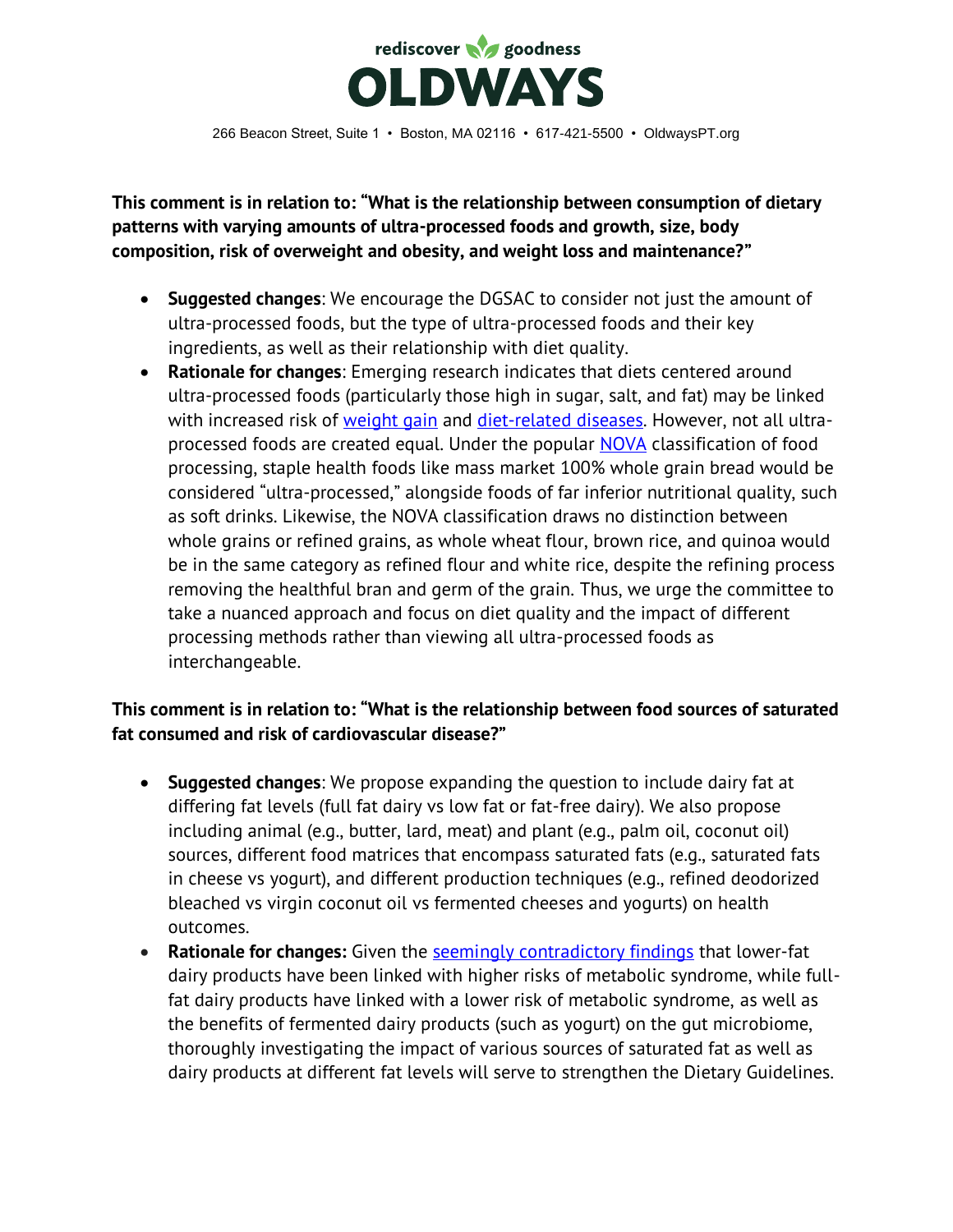

## **This comment related to Food Pattern Modeling proposes additional Dietary Patterns:**

- **Suggested changes:** We encourage the DGSAC to broaden the scope of the USDA Food Patterns they are studying, and explore additional cultural models of healthy eating such as African Heritage Diets, Asian Heritage Diets, Latin American Heritage Diets, and Native American Diets.
- **Rationale for changes**: Americans of color are disproportionately affected by several chronic diseases, highlighting the need for more inclusive dietary guidance. Further, a 2020 [Food4Health Alliance report](https://food4health.org/wp-content/uploads/2020/08/F4H-report-113p.pdf) found that more than 90% of the reviews conducted for the Dietary Guidelines did not account for race, ethnicity, and/or socio-economic status. We applaud the focus on cultural food traditions in the 2020-2025 Dietary Guidelines for Americans, and recognize that further action is needed to help prevent bio-ethnocentrism in the Dietary Guidelines and help reduce racial and ethnic health disparities. Like the Mediterranean Diet, African Heritage Diets, Asian Heritage Diets, and Latin American Diets also share a plantforward pattern featuring many common food groups. This in turn provides the framework to describe the more specific foods eaten in a particular country or region. (e.g. "rice and bean" dishes like Caribbean Peas and Rice, Greek Chickpeas and Rice, or Mexican Tomato Rice and Black Beans). Additionally, cultural diets serve to meet needs that are not explicitly being addressed with the existing Dietary Patterns. For example, given the prevalence of lactose-intolerance in nonwhite populations (especially those of East Asian and African descent), it is unclear from existing Dietary Patterns if the benefits of increased calcium intake via low-fat and non-fat dairy sources outweigh the discomforts associated with lactose intolerance. Additionally, existing Dietary Patterns are unclear on whether lowerlactose dairy sources (such as hard cheeses) and/or plant-based dairy sources (like leafy greens) might be preferable in certain populations. Because the 2020-2025 Dietary Guidelines limited their analysis of dairy to its relationship with adiposity (and children's growth), the Dietary Guidelines could also benefit from an updated analysis of how dairy relates to risk of fracture and/or osteoporosis across Americans of different racial and ethnic backgrounds. At Oldways, we have found that culture and heritage can actually motivate people to embrace healthier diets. For example, a 2022 [study](https://www.sciencedirect.com/science/article/pii/S1499404621009386) published in the *Journal of Nutrition Education and Behavior* shows that 98% of participants of A Taste of African Heritage (a 6-week cooking and nutrition curriculum in the SNAP-Ed Toolkit featuring foods from the African Diaspora) report that history and heritage were positive motivators for living and eating well.